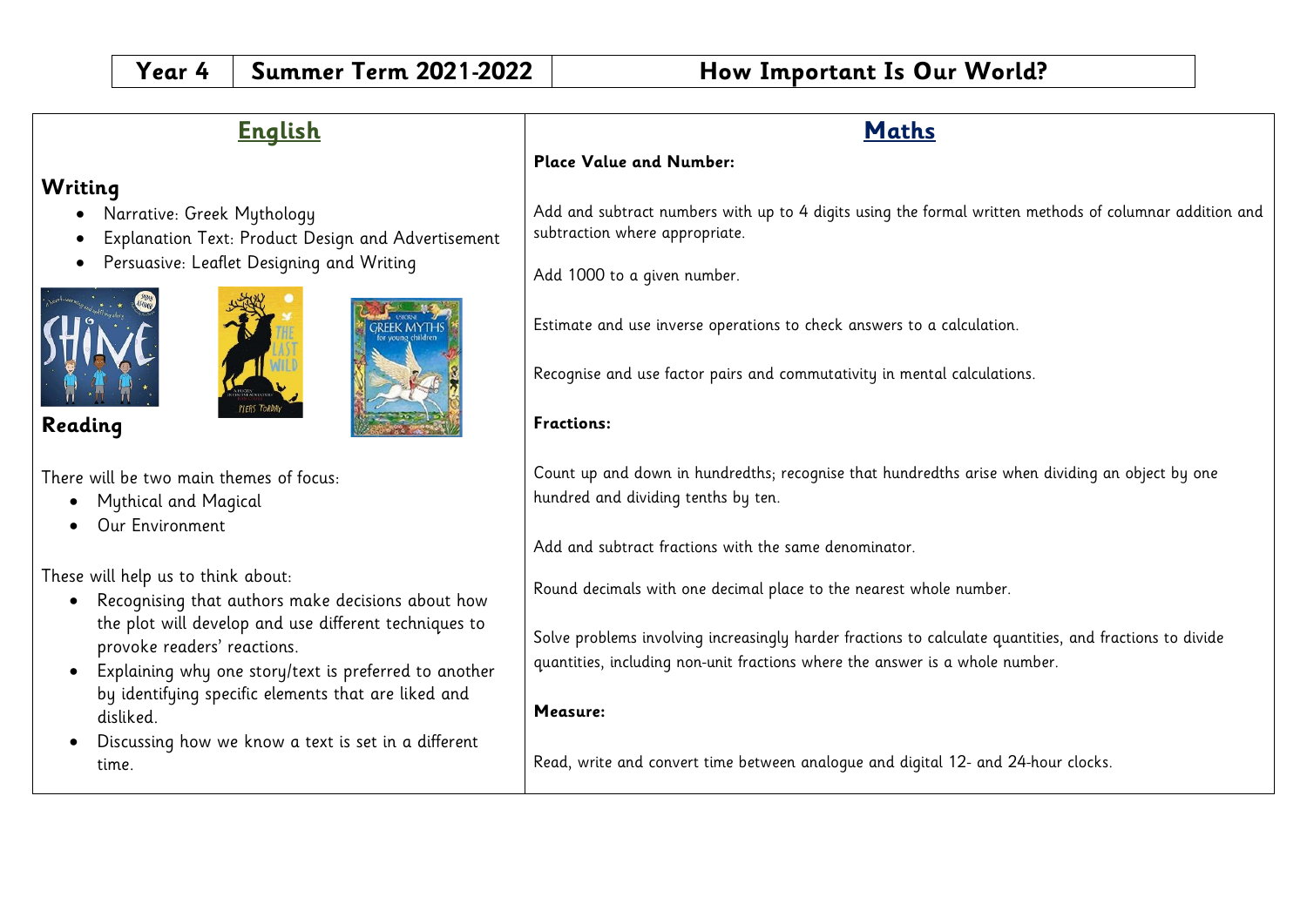| Identifying themes and conventions in a range of books | Solve problems involving converting from hours to minutes; minutes to seconds; years to months; weeks                            |
|--------------------------------------------------------|----------------------------------------------------------------------------------------------------------------------------------|
| (e.g. triumph of good over evil or the use of magical  | to days.                                                                                                                         |
| devices in fairy stories and folk tales).              |                                                                                                                                  |
| To make predictions based on what has happened so      | Geometry:                                                                                                                        |
| far.                                                   |                                                                                                                                  |
|                                                        | Describe movements between positions as translations of a given unit to the left/right and up/down.                              |
|                                                        |                                                                                                                                  |
|                                                        | Compare and classify geometric shapes, including quadrilaterals and triangles, based on their properties<br>and sizes.           |
|                                                        |                                                                                                                                  |
|                                                        | Statistics:                                                                                                                      |
|                                                        | Solve comparison, sum and difference problems using information presented in bar charts, pictograms,<br>tables and other graphs. |

| Key Knowledge                                               | <b>Useful links</b>                             | Vocabulary       |
|-------------------------------------------------------------|-------------------------------------------------|------------------|
| <b>Science</b>                                              |                                                 | Environment,     |
| Living Things and their Habitats:                           | https://www.bbc.co.uk/bitesize/articles/zrckq7h | flowering, non-  |
|                                                             |                                                 | flowering,       |
| • Recognise that living things can be grouped in a variety  |                                                 | plants,          |
| of ways.                                                    |                                                 | animals,         |
| Explore and use classification keys to help group, identify |                                                 | vertebrate,      |
| and name a variety of living things in their local and      |                                                 | invertebrate,    |
| wider environment.                                          |                                                 | fish,            |
| • Recognise that environments can change and that this      |                                                 | amphibians,      |
| can sometimes pose dangers to living things.                |                                                 | reptiles, birds, |
|                                                             |                                                 |                  |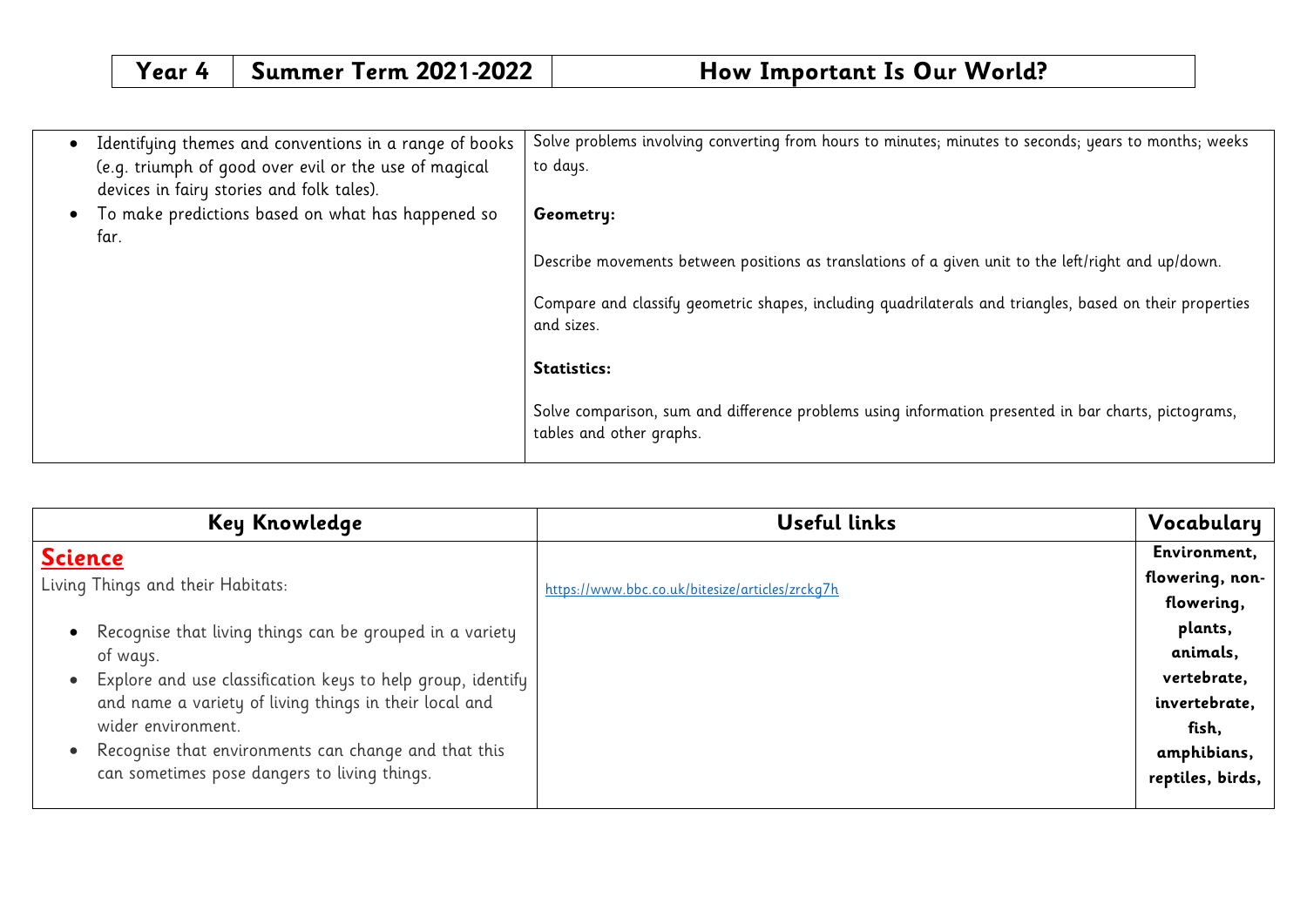| Electricity:                                                             | https://www.bbc.co.uk/bitesize/topics/zj44jxs        | mammals,         |
|--------------------------------------------------------------------------|------------------------------------------------------|------------------|
| Identify common appliances that run on electricity.<br>$\bullet$         | Circuits                                             | human impact,    |
| Construct a simple series electrical circuit, identifying and            | The bulb will only light if there is a battery       | nature           |
| naming its basic parts, including cells, wires, bulbs,                   | and a complete circuit.                              | reserves,        |
| switches and buzzers.                                                    |                                                      | ecologically     |
| Identify whether a lamp will light in a simple series<br>$\bullet$       |                                                      | planned parks,   |
| circuit, based on whether or not the lamp is part of a                   |                                                      | garden, ponds,   |
| complete loop with a battery.                                            |                                                      | population,      |
| Recognise that a switch opens and closes a circuit and<br>$\bullet$      | Complete circuit<br>Incomplete circuit<br>No battery | development,     |
| associate this with whether a lamp lights in a simple<br>series circuit. |                                                      | litter,          |
| Recognise some common conductors and insulators, and<br>$\bullet$        |                                                      | deforestation    |
| associate metals with being good conductors.                             |                                                      | Electricity:     |
|                                                                          |                                                      | appliances,      |
|                                                                          |                                                      | circuits, cells, |
|                                                                          |                                                      | bulb, wires,     |
|                                                                          |                                                      | switches,        |
|                                                                          |                                                      | buzzers,         |
|                                                                          |                                                      | open/closed      |
|                                                                          |                                                      | circuits,        |
|                                                                          |                                                      | conductors,      |
|                                                                          |                                                      | insulators       |
| <u>History</u>                                                           |                                                      | democracy,       |
| <b>Ancient Greece</b>                                                    |                                                      | Agora,           |
| The Ancient Greek period began in the years 700-                         |                                                      | Acropolis,       |
| 480BC.                                                                   |                                                      | Hellenistic,     |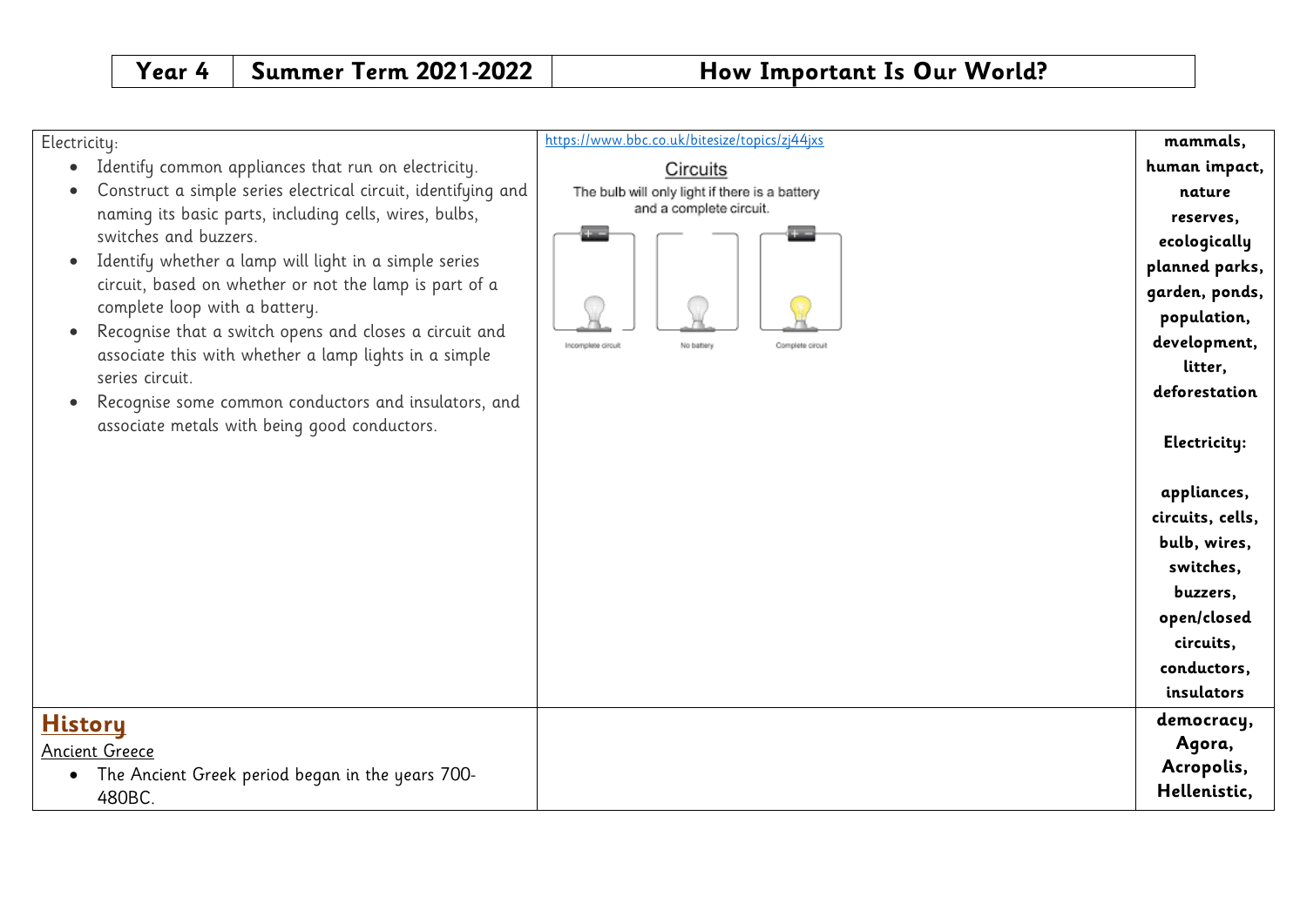- It came to an end in 146BC when it fell to the Romans who conquered it.
- Athens and Sparta were two rival city-states.
- The Peloponnesian War was a war fought in Ancient Greece between Athens and Sparta.
- Greeks believed in a number of Gods including Zeus, Poseidon, Ares, and Apollo.
- The first modern Olympics games were held in Athens.

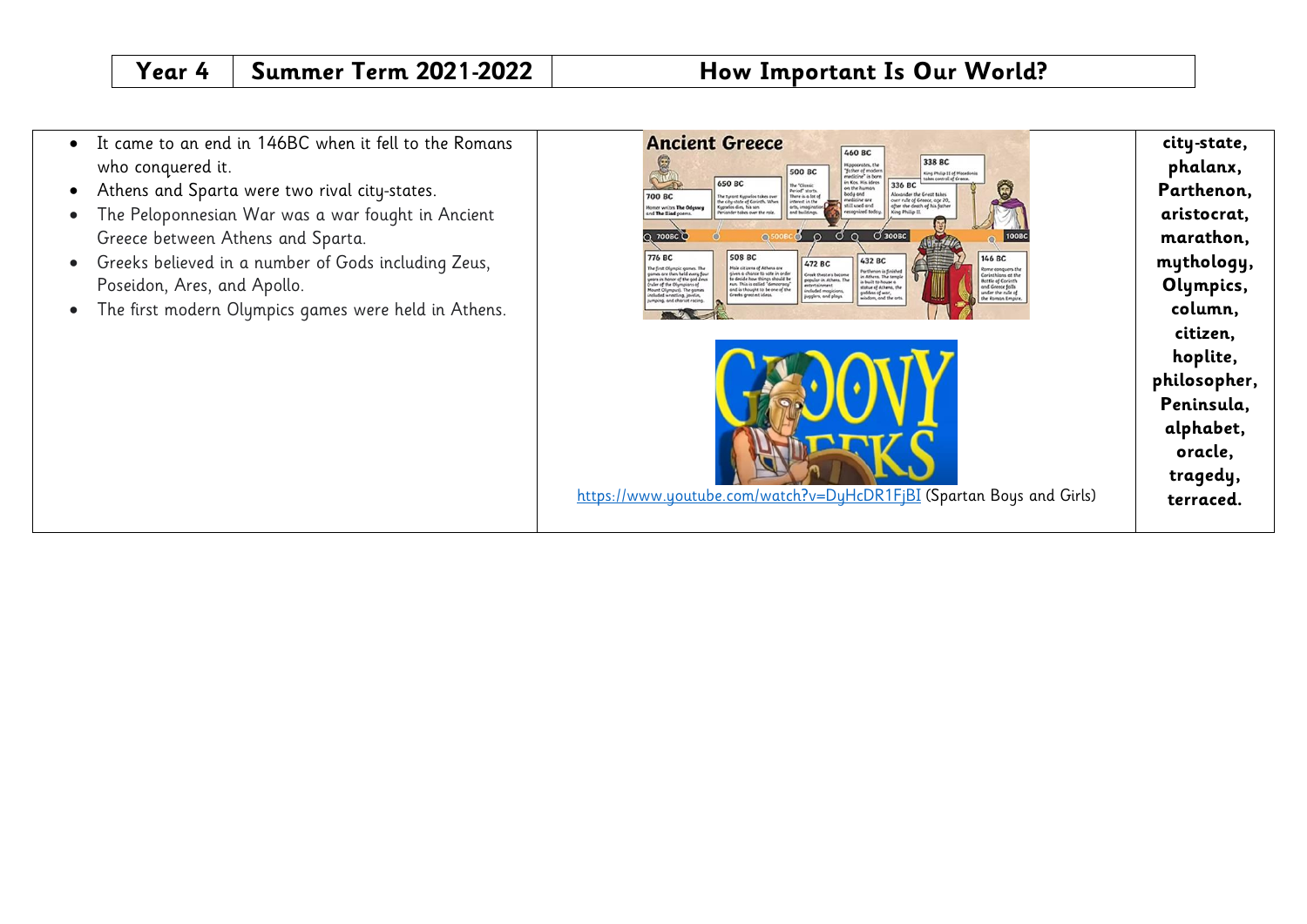## **Geography**

- European countries are in the continent of Europe.
- Some European countries include Greece, France, Spain and Germany.
- Each country has its own climate zones and will classify them as one of the following of Earth's climates: tropical, dry, mild, continental, and polar.
- The equator divides the world into the Northern and Southern Hemispheres.
- The Northern Hemisphere is the half of the earth that lives north of the equator.
- The Southern Hemisphere is the half of the earth that lives south of the equator.



**forms, slip, clay, mould, techniques, construct, sculpture,** 

# **Art & Design**

- There are four main types of Greek pottery: Protogeometric pottery, Geometric pottery, Black-figure pottery, and Red-figure pottery.
- The Greeks used pottery vessels primarily to store, transport, and drink such liquids as wine and water.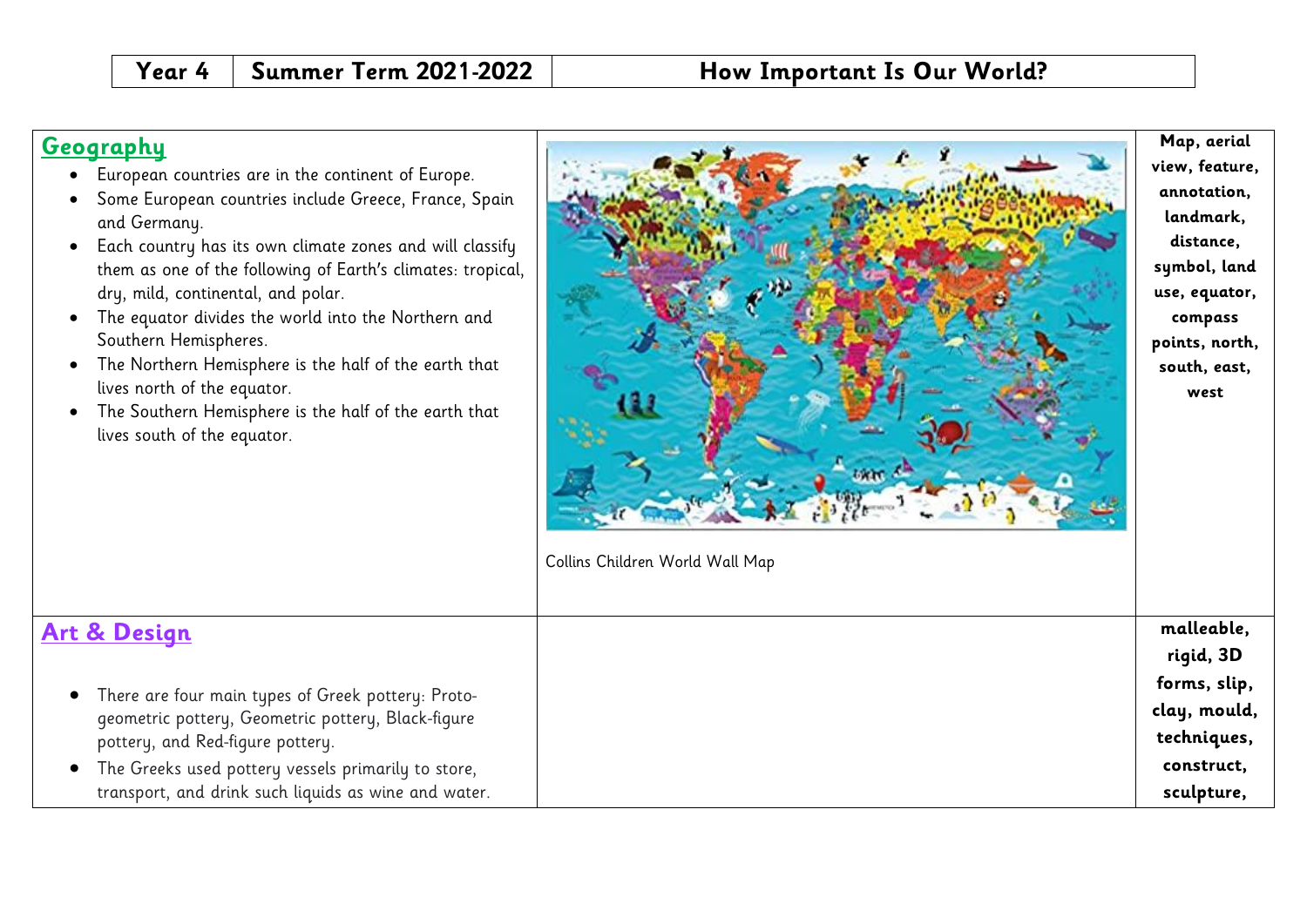- Slip can be used to join clay together, especially when adding handles.
- Black-figure pottery, and Red-figure pottery were the most popular techniques used by Greeks.
- Greek pottery was representative of the cultures and times.
- Paint can be mixed together to create different colours.
- Mosaic was used in Ancient Greece as decorations for churches, walls, and flooring. Some of them depicted different Myths, Legends, and Gods.



# **Design Technology**

- Cutting, grating, and peeling are different techniques that can be used to prepare foods such as apples, cheese, and carrots.
- Scales are used to measure and weigh ingredients when cooking or baking.
- The Greek climate allows them to grow a variety of fresh fruit and vegetables, including olives to make oil.
- Different foods with engage different taste buds, for example: sweet, salty, savoury, bitter, sour.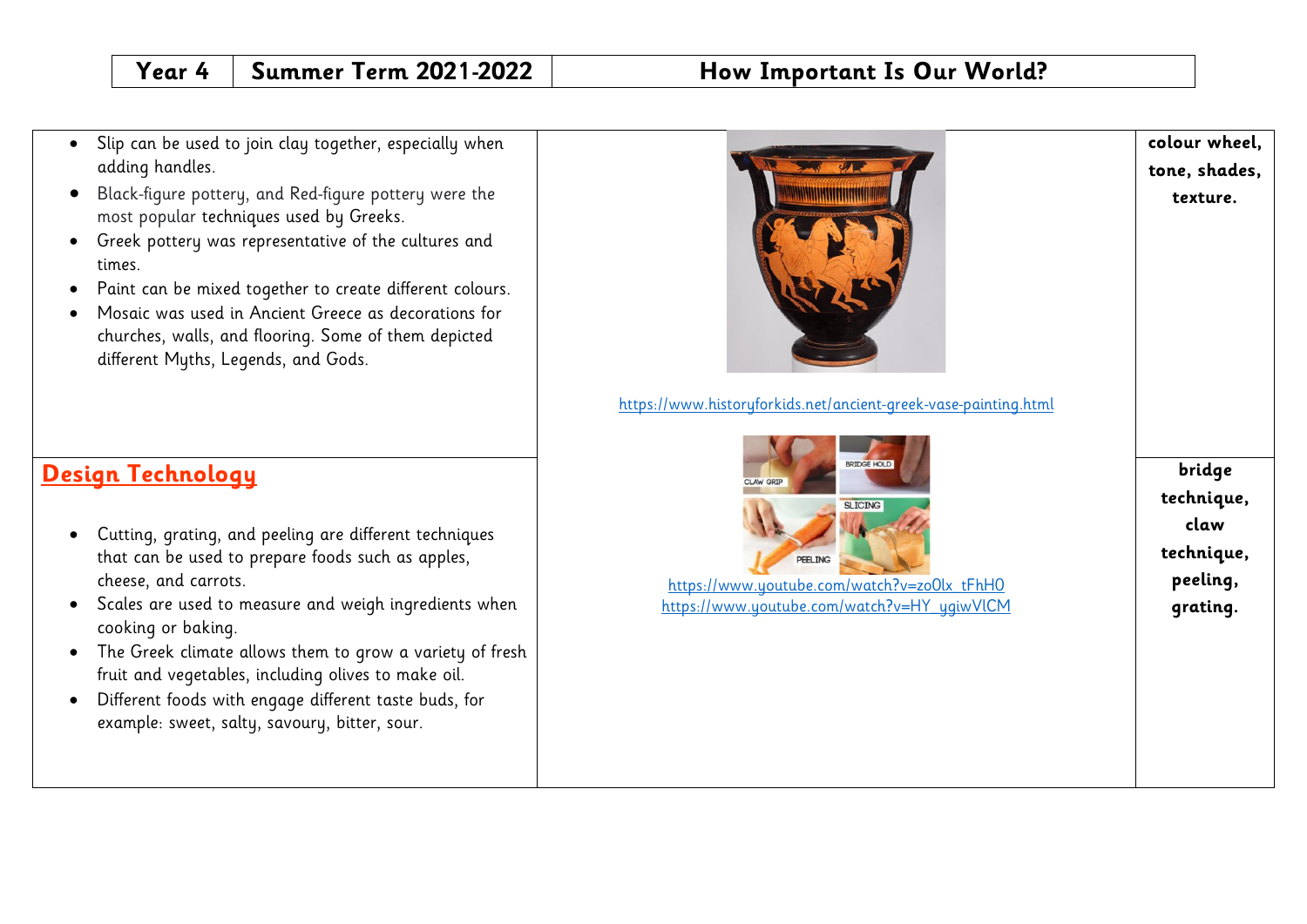### **Music**

We will be looking through the history of music, w music has developed and the different genres that I developed by different cultures. Children will explor

- What instruments are more commonly used cultures and throughout history.
- Dynamic which means how quietly or loudly instrument can be played.
- $\bullet$  Timbre which means the different sounds and makes.
- Playing some traditional notation.
- Copying and repeating melodic phrases.

|  | ombilida |  |
|--|----------|--|
|  |          |  |

- You use code to tell a computer what to do.
- Before you write code, you need an algorith
- An algorithm is a list of rules to follow in or a problem.
- Algorithms need to have their steps in the r
- If there is a problem with the algorithm, the not run correctly.

| e will see how<br>have been<br>e:<br>in different<br>y an<br>า instrument | $\bullet$<br>$1400 - 1600$<br>$1600 - 1750$<br>1750 - 1827<br>1820 - 1900<br>1890 - 1960<br>1960 - today<br>Classical<br>Renaissance<br>Romantic<br><b>Baroque</b><br>Modern<br>Contemporary<br>1600<br>1700<br>1800<br>1900<br>2000 | Renaissance,<br>Baroque,<br>Classical,<br>Romantic,<br>Modern,<br>Contemporary,<br>Timbre,<br>Dynamic,<br>Notation,<br>Melodic |  |
|---------------------------------------------------------------------------|--------------------------------------------------------------------------------------------------------------------------------------------------------------------------------------------------------------------------------------|--------------------------------------------------------------------------------------------------------------------------------|--|
| ım.<br>rder to solve<br>ight order.<br>e program will                     | https://turtleacademy.com/lessons/1                                                                                                                                                                                                  | Code,<br>algorithm,<br>instructions,<br>programming,<br>detect, errors,<br>program,<br>debug.                                  |  |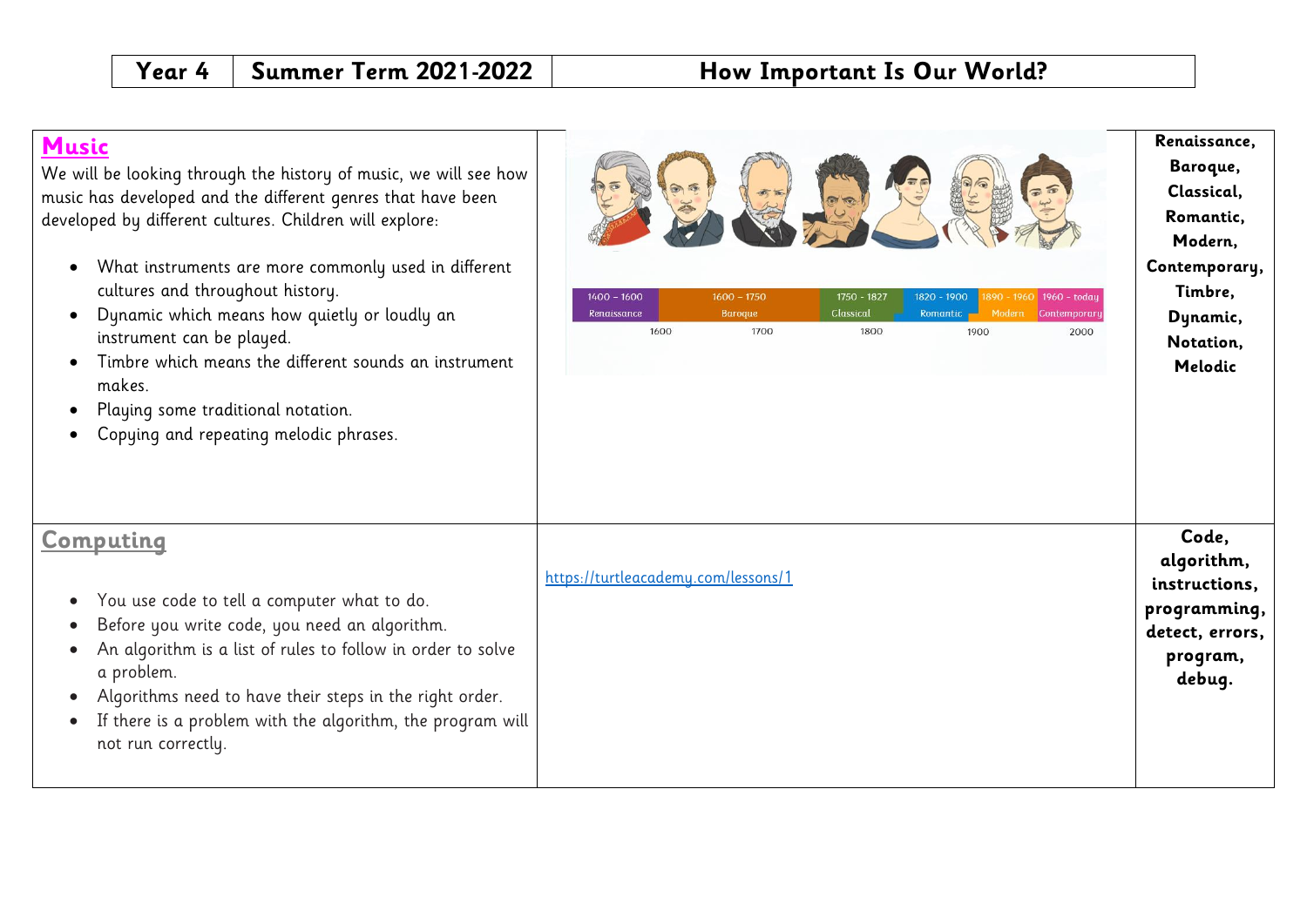| <b>Religious Education</b><br>Islam - Community<br>The masjid (mosque) is where Muslims go to pray and<br>worship together.<br>The Umrah is a non-mandatory, lesser pilgrimage to<br>Makkah that can be carried out at any time.<br>The role of the mosque (masjid) is to be a centre of the<br>community, education, welfare and engaging with the<br>wider local community.<br>Eid ul-Fitr is the festival marking the end of the month of<br>Ramadan and the fast (sawm).<br>Eid ul-Adha is the festival of the sacrifice. | Mosque ('Masjid')<br>prayer mat<br>'masiid' in Arabic<br>The Qu'rar<br>crescent moor<br>washroor<br>and sta<br>Tasbih prayer bead<br>minaret                                                             | masjid<br>(mosque),<br>qibla,<br>minaret,<br>minbar,<br>prayer mats,<br>wudu,<br>Umrah,<br>Makkah,<br>Ramadan, Eid<br>ul-Adha, Eid<br>ul-Fitr and<br>sawm. |
|-------------------------------------------------------------------------------------------------------------------------------------------------------------------------------------------------------------------------------------------------------------------------------------------------------------------------------------------------------------------------------------------------------------------------------------------------------------------------------------------------------------------------------|----------------------------------------------------------------------------------------------------------------------------------------------------------------------------------------------------------|------------------------------------------------------------------------------------------------------------------------------------------------------------|
| <b>Physical Education</b><br>Athletics<br>Being able to throw safely using the correct technique,<br>without endangering people around me.<br>Working as a team to complete a relay race.<br>Using my knowledge of pace to allow me to run further<br>for longer.<br>Using my knowledge of pace to allow me to run as fast<br>as I can in a shorter race.                                                                                                                                                                     | <b>Helping Athletes with Running</b><br><b>Keep</b><br><b>Keep</b><br>Judge<br>shoulders<br>posture<br>your pace<br>relaxed<br>upright<br>carefully<br>Land<br>nid-foot wit<br>a down and<br>back action |                                                                                                                                                            |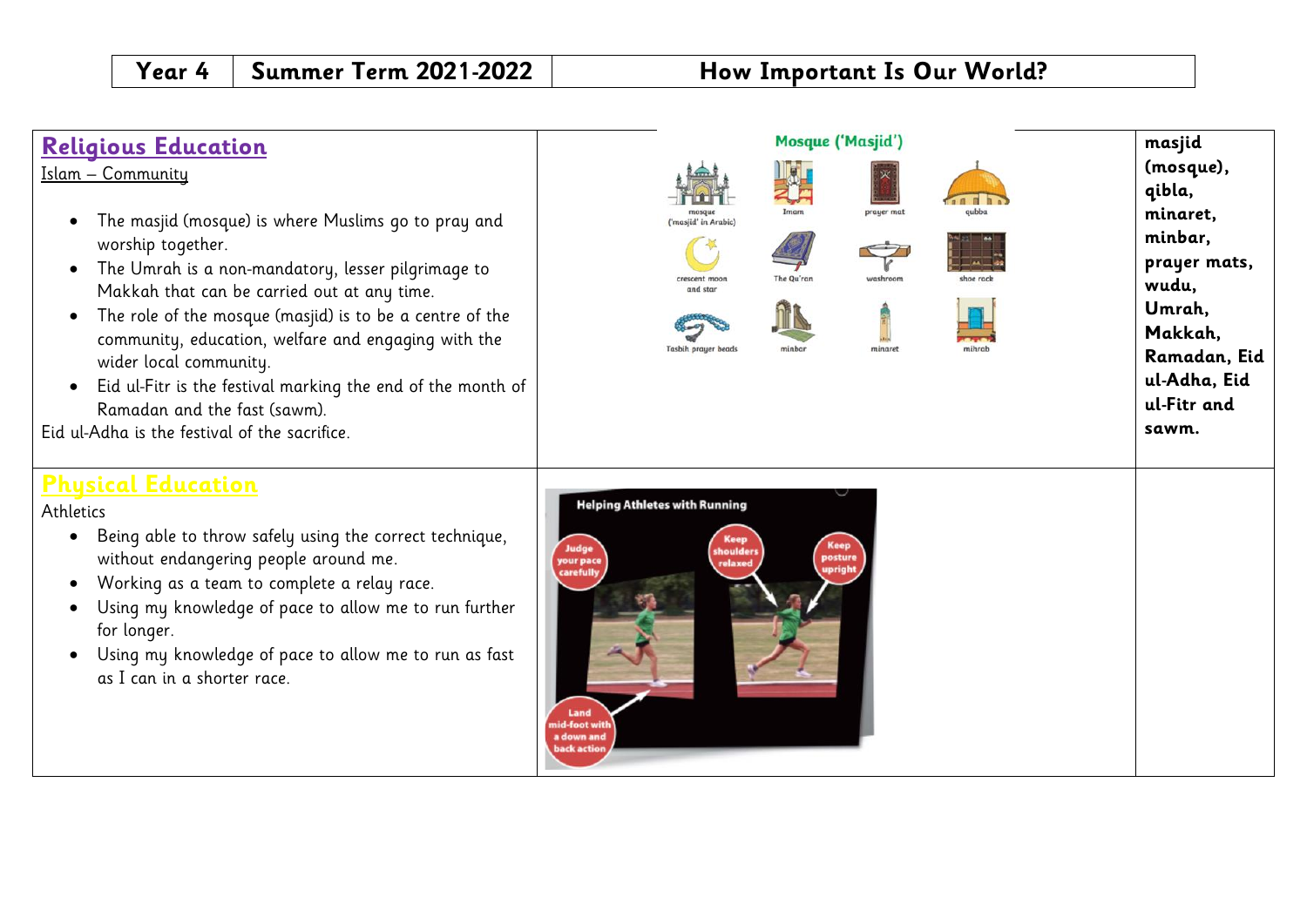